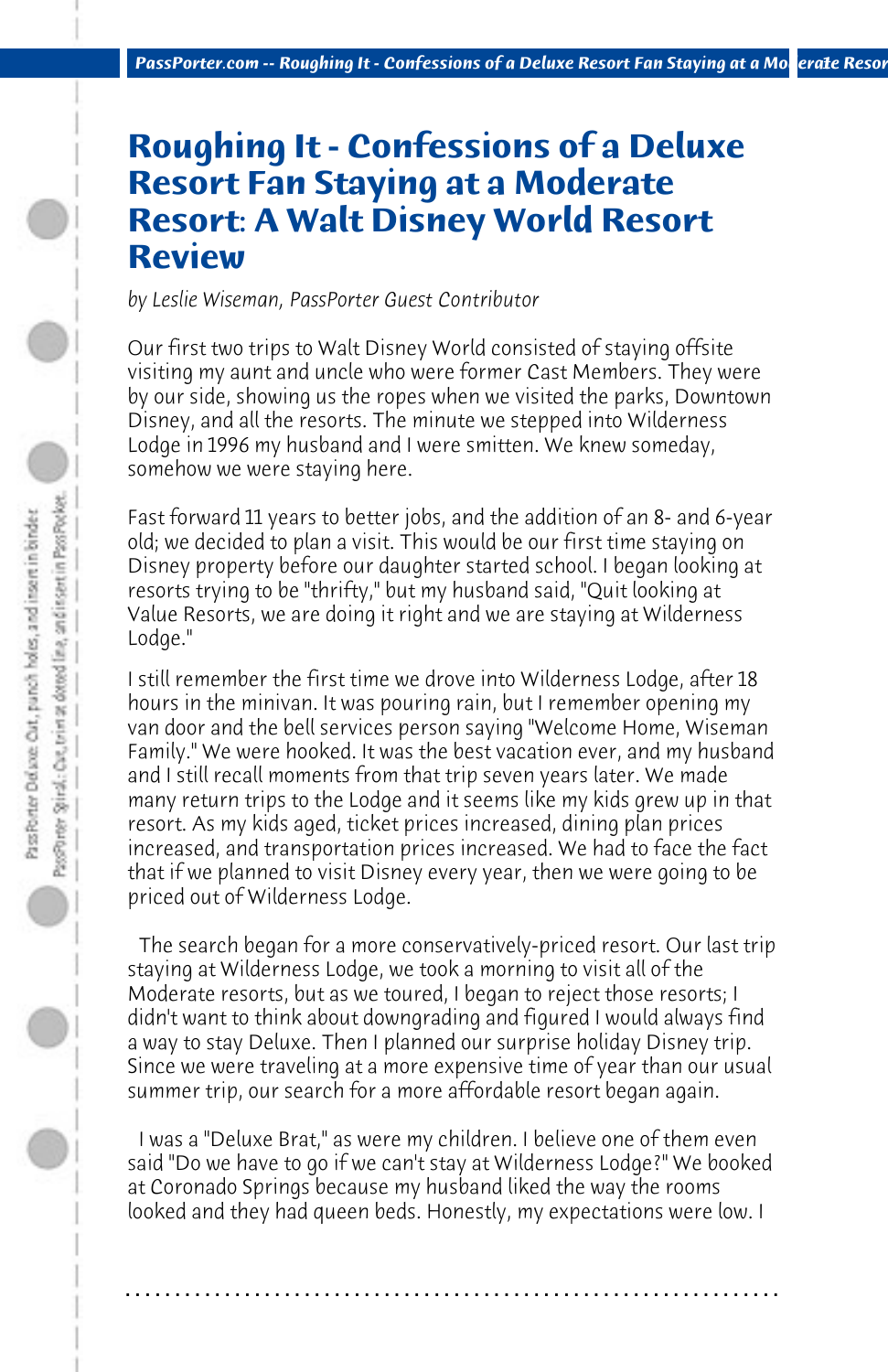PassPrieter Spinal: Cart, teiler at dotted line, and instert in Pass Pocket. Pass Porter Deluxe: Out, punch holes, and insert in binder

was excited for the trip, but not the resort.

 A great flight, and a Magical Express ride later, we were dropped off. Check-in went smoothly and I loved the lobby's Christmas tree and fountain. We then began the trek to our room. It was quite a trek. We were placed in the Ranchos section, which is the more secluded part of the resort. We started our walk around Lago Dorado. Three hours earlier we were in spitting snow and our plane was being de-iced in Ohio. Now, it was a sunny 79-degree day. Trust me, we didn't mind the walk to our room. Though we entering the room from outdoors, and it was bit smaller than we were used to, we found our room to be well decorated. We loved the bedding and the wooden sliding door that adds privacy to the bath area. Yes, the room felt slightly smaller than Wilderness Lodge and I didn't have my balcony, or my closet with closet doors, but I was at Disney. We immediately headed to Magic Kingdom after a quick walk to the bus stop. Our bus pulled right up and we were on our way!

That evening we returned to our room and found our luggage delivered just as expected, and then headed to the Dig Site. I will have to say, this pool is awesome! My kids are older, but even for families with younger children this place is very kid friendly. A campfire and Disney movie playing over in the distance, my children had plenty of room in the "big pool" and enjoyed the slide, while my husband and I enjoyed the hot tub, one of the largest on property. The sky above the Dig Site's 46-foot tall Mayan pyramid was the prettiest color of midnight blue, and we could see every star. My husband said "Tonight's sky looks just like the Gran Fiesta Tour in Epcot. This theming is awesome!"

 Our week at Disney included beautiful weather, and we loved the walks to El Centro (lobby, dining, and shops) and The Dig Site. This resort is gorgeous. I truly felt I was walking in a resort in Mexico. We found the food court to be good, and transportation to be quick. Our room was very well kept and we received lots of towel animals. I did miss my Wilderness Lodge H2O bath products, but I slowly adapted to the H2O Grapefruit ones. Though at first I felt like I was placed on a deserted island in the Ranchos section, by the end of the week I enjoyed how quiet, tranquil, and peaceful that area of the resort was.

 One of our last nights of our trip, we returned "home" to Wilderness Lodge for a meal at Whispering Canyon Cafe. I admit it did make us homesick the minute we walked in the door, and I was tempted to steal H2O products from a Mousekeeping cart, but we were content to walk back into our Mexican paradise at the end of the day. Did I miss the boat ride to Magic Kingdom? Yes. Did I miss walking through the breathtaking lobby every day? Yes. Did staying at Coronado Springs

**. . . . . . . . . . . . . . . . . . . . . . . . . . . . . . . . . . . . . . . . . . . . . . . . . . . . . . . . . . . . . . . . . .**